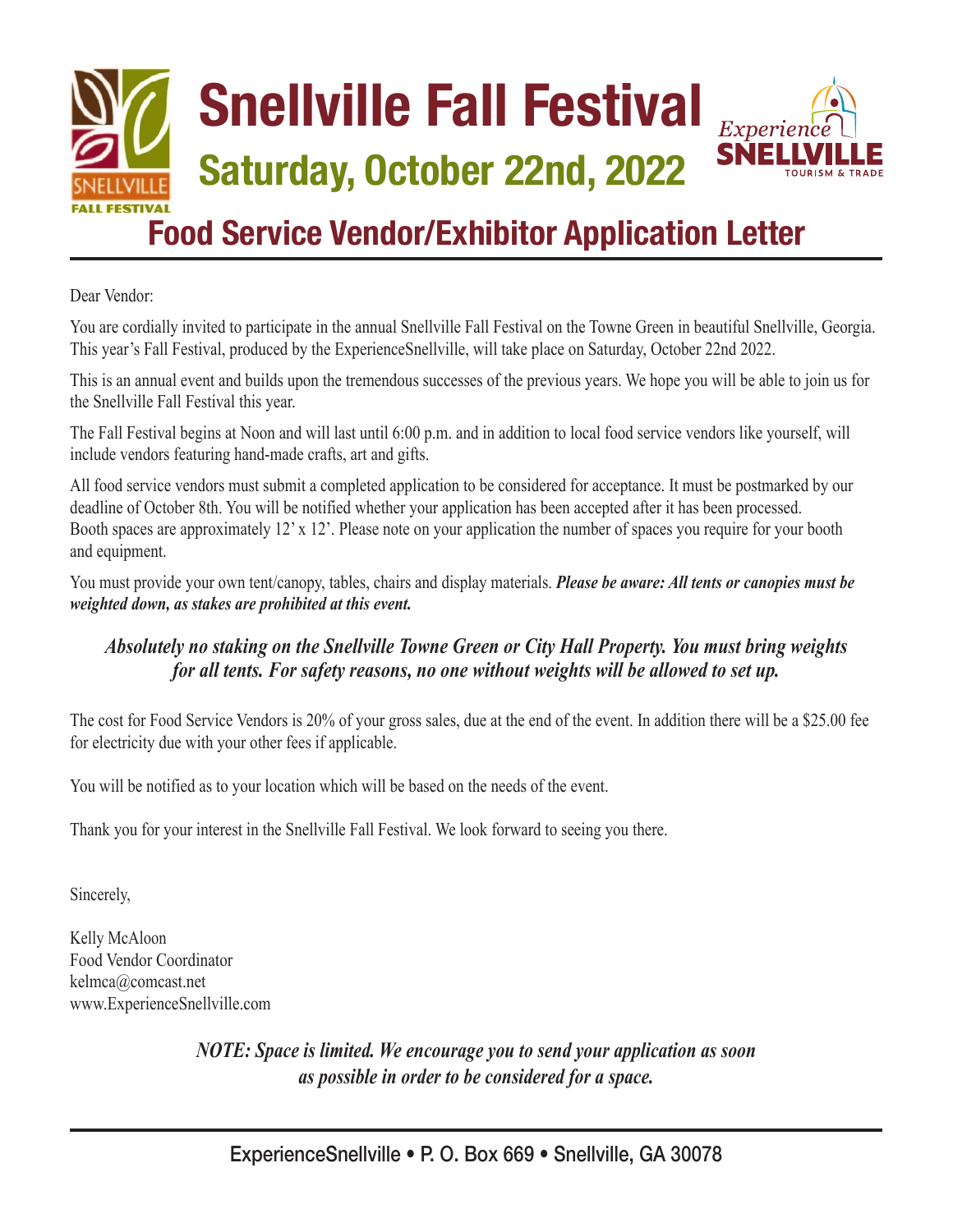

## **Food Service Vendor/Exhibitor Application Letter**

#### **FALL FESTIVAL AREA AND BOOTH SPACE:**

The Fall Festival area for vendors will be in front of Snellville City Hall on Oak Road or on the Towne Green in downtown, Snellville, Georgia. You will be notified by the Fall Festival Committee as to your acceptance and the location assigned to you based on the needs of the Fall Festival.

#### **ENTRY REQUIREMENTS:**

Complete and sign the application form which includes a Hold Harmless Agreement. *The form must be signed if you wish to participate in the festival.* 

*Deadline for application to be submitted is midnight, October 8th 2022.* 

#### **BOOTH SIZE AND FEES:**

Your vendor space will be approximately 12' x 12'. The entry fee is 20% of your gross sales, due at the end of the event. Please note on your application the number of spaces you require for your booth and equipment. *Staking Tents is prohibited*.

#### *Absolutely no staking on the Snellville Towne Green or City Hall Property. You must bring weights for all tents. For safety reasons, no one without weights will not be allowed to set up .*

#### **TAXES:**

Vendors are responsible for collecting and submitting all required taxes. Gwinnett County currently collects 6% sales tax.

#### **SECURITY AND INSURANCE:**

Snellville Police will be on duty during the event. However, we cannot be responsible or liable for any injury in your booth to any customer or vendor and/or, loss and/or damage to property in your booth for any reason. You will be responsible for any insurance coverage for your personal property and/or injury to any customer/persons in your booth.

#### **DISPLAYS, TABLES AND CHAIRS:**

Vendors must bring their own display materials such as easels, display screens, shelves, etc. All tables and/or chairs must be furnished by the vendor. Booths must be kept clean and barrier free at all times and the area must be left clean at the end of the Fall Festival. All trash disposal is the responsibility of the vendor. Vendors are to provide their own trash bags and may dispose of the trash at the end of the event in the large dumpster behind City Hall or by hauling it away. *Trash cans in the event area are for customer use only.*

#### **SET UP AND BREAKDOWN:**

Set-up begins on Saturday, October 22nd. You will receive specific set-up times and directions with your confirmation. You should have your area ready to greet customers by Noon. Show hours are from Noon until 6:00 p.m. You will receive breakdown instructions along with your confirmation. YOU ARE RESPONSIBLE FOR LEAVING YOUR BOOTH AREA CLEAN!

> *There will be a \$100.00 fee to the responsible vendor if the booth area is not left clean. No vehicles will be allowed on the Towne Green after 30 minutes after the event. SMOKING IS NOT ALLOWED IN THE FALL FESTIVAL AREA!*

*My signature on my application signifies that I have read and understand the rules and regulations.*